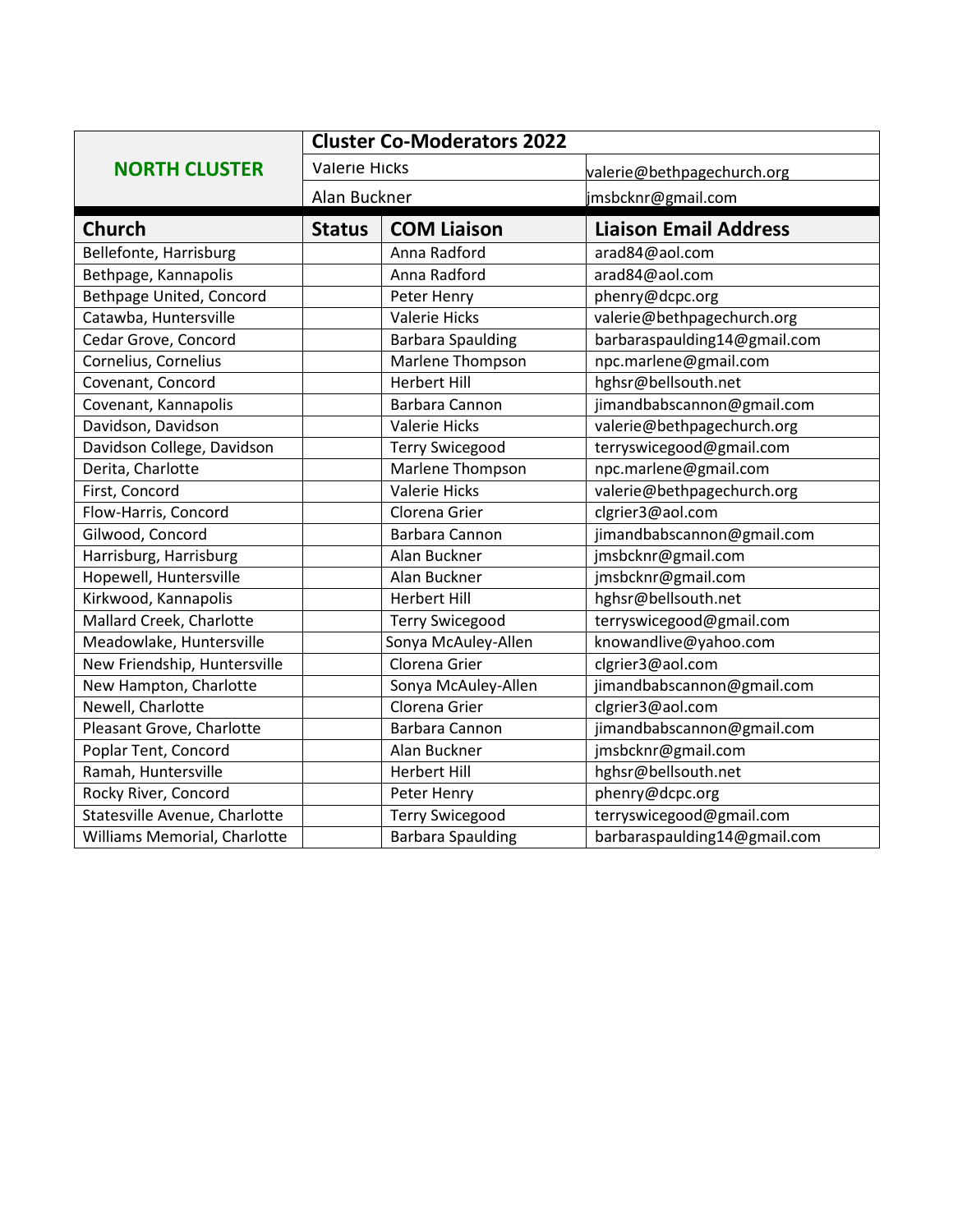## **Presbytery of Charlotte Churches & Committee on Ministry Liaisons**

|                              | <b>Cluster Co-Moderators</b> |                               |  |  |
|------------------------------|------------------------------|-------------------------------|--|--|
| <b>SOUTH CLUSTER</b>         | Lisa McLennan                | Imclennan@upsem.edu           |  |  |
|                              | Vicki Smith                  | vickicaplessmith@gmail.com    |  |  |
| <b>Church</b>                | <b>COM Liaison</b>           | <b>Liaison Email Address</b>  |  |  |
| Amity, Charlotte             | <b>Brian Hovey</b>           | pastorbeh@gmail.com           |  |  |
| Avondale, Charlotte          | Jay Weigel                   | Jweigel_tp@bellsouth.net      |  |  |
| Ben Salem, Charlotte         | Jay Weigel                   | jweigel_tp@bellsouth.net      |  |  |
| Bethany, Monroe              | Luke Maybry                  | luke@matthewspresbyterian.org |  |  |
| Beulah, Monroe               | Nancy Finlayson              | seriousjoyful@gmail.com       |  |  |
| Black's Memorial, Monroe     | Lisa McLennan                | Imclennan@upsem.edu           |  |  |
| Carmel, Charlotte            | John Magee                   | Magee20700@gmail.com          |  |  |
| First, Monroe                | Nancy Finlayson              | seriousjoyful@bellsouth.net   |  |  |
| First, Pageland, SC          | John Magee                   | magee20700@gmail.com          |  |  |
| First, Waxhaw                | Vicki Smith                  | vickicaplessmith@gmail.com    |  |  |
| Good Shepherd, Charlotte     | Vicki Smith                  | vickicaplessmith@gmail.com    |  |  |
| Henderson Grove, Charlotte   | <b>Brian Hovey</b>           | pastorbeh@gmail.com           |  |  |
| Indian Trail, Indian Trail   | Nancy Finlayson              | seriousjoyful@gmail.com       |  |  |
| Matters 2 Mission (M2M)      | Gary Blackmon                | gsblackmon58@gmail.com        |  |  |
| Matthews, Matthews           | John Magee                   | magee207@carolina.rr.com      |  |  |
| Matthews-Murkland, Charlotte | David Buie                   | wdbuie@gmail.com              |  |  |
| MorningStar, Matthews        | Jay Weigel                   | Jweigel_tp@bellsouth.net      |  |  |
| Myers Park, Charlotte        | Georgia Pressly              | presslyga@aol.com             |  |  |
| Philadelphia, Charlotte      | Luke Maybry                  | luke@matthewspresbyterian.org |  |  |
| Providence, Charlotte        | David Buie                   | wdbuie@gmail.com              |  |  |
| Quail Hollow, Charlotte      | Lisa McLennan                | Imclennan@upsem.edu           |  |  |
| Saint Andrews, Charlotte     | Georgia Pressly              | presslyga@aol.com             |  |  |
| Sardis, Charlotte            | Vicki Smith                  | vickicaplessmith@gmail.com    |  |  |
| Selwyn Avenue, Charlotte     | Gary Blackmon                | gsblackmon58@gmail.com        |  |  |
| Sharon, Charlotte            | Luke Maybry                  | luke@matthewspresbyterian.org |  |  |
| South Mecklenburg, Charlotte | David Buie                   | wdbuie@gmail.com              |  |  |
| Stephenson, Monroe           | <b>Brian Hovey</b>           | pastorbeh@gmail.com           |  |  |
| The Fellowship Place         | Lisa McLennan                | Imclennan@upsem.edu           |  |  |
| Third, Charlotte             | Gary Blackmon                | gsblackmon58@gmail.com        |  |  |
| Trinity, Charlotte           | Georgia Pressly              | presslyga@aol.com             |  |  |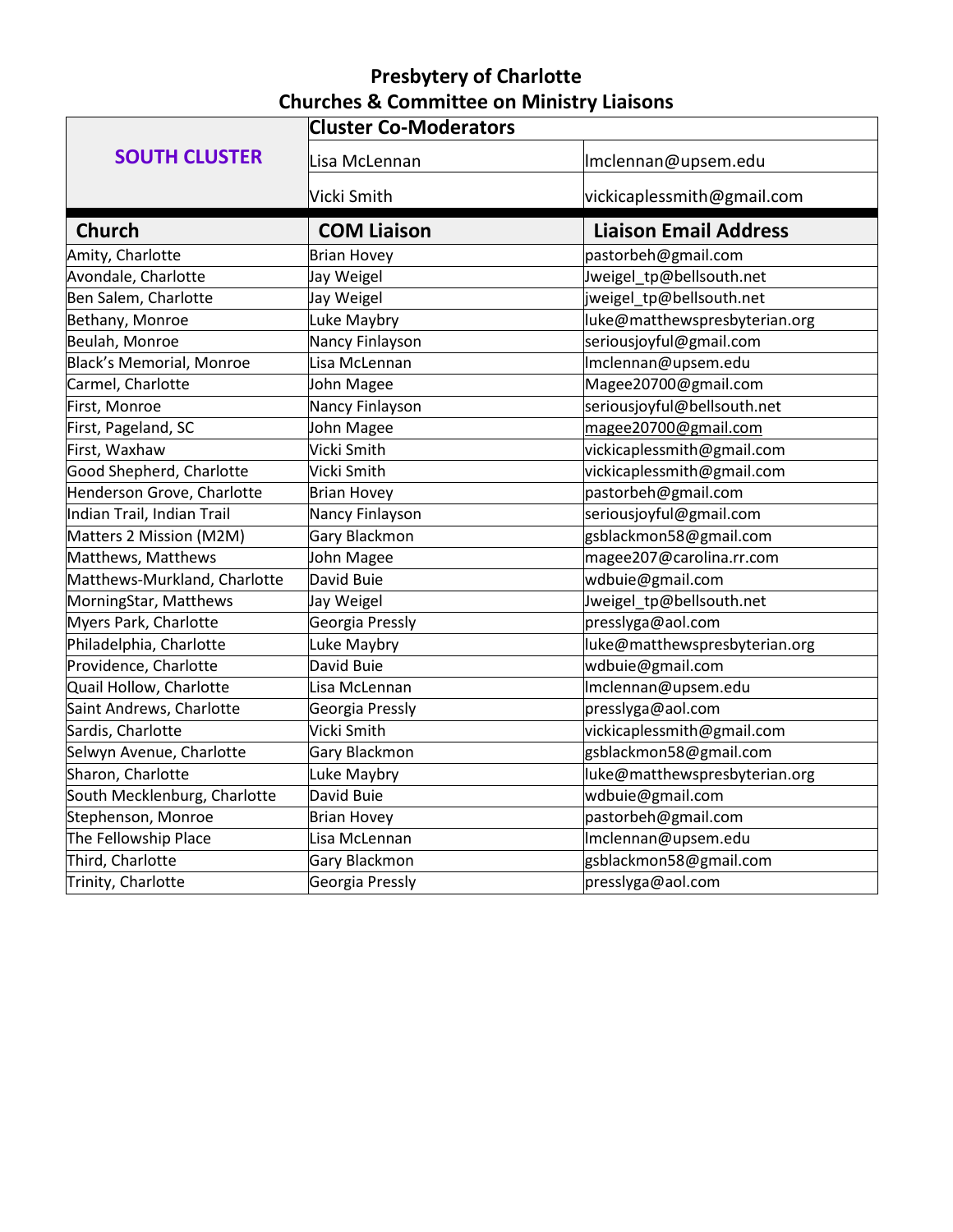## **Presbytery of Charlotte Churches & Committee on Ministry Liaisons**

|                     | <b>Cluster Co-Moderators</b> |                              |  |  |
|---------------------|------------------------------|------------------------------|--|--|
| <b>EAST CLUSTER</b> | Ardy Skidmore                | revardylpc@gmail.com         |  |  |
|                     | Neal Watkins                 | ntwatkins28380@yahoo.com     |  |  |
| <b>Church</b>       | <b>COM Liaison</b>           | <b>Liaison Email Address</b> |  |  |
| Candor, Candor      | Pam Vernon                   | psvrn@hotmail.com            |  |  |
| Ebenezer, Morven    | <b>Heather McIntyre</b>      | heather.mcintyre@my.lpts.edu |  |  |
| First, Albemarle    | Ardy Skidmore                | revardylpc@gmail.com         |  |  |
| First, Hamlet       | <b>Neal Watkins</b>          | ntwatkins28380@yahoo.com     |  |  |
| First, Mount Gilead | <b>Neal Watkins</b>          | ntwatkins28380@yahoo.com     |  |  |
| First, Norwood      | Ardy Skidmore                | skidmoreaj@gmail.com         |  |  |
| First, Rockingham   | <b>Heather McIntyre</b>      | heather.mcintyre@my.lpts.edu |  |  |
| First, Wadesboro    | Barbara Whitley              | barbarawhitley46@gmail.com   |  |  |
| Locust, Locust      | Pam Vernon                   | psvrn@hotmail.com            |  |  |
| Macedonia, Candor   | Barbara Whitley              | barbarawhitley46@gmail.com   |  |  |
| Marks Creek, Hamlet | <b>Neal Watkins</b>          | ntwatkins28380@yahoo.com     |  |  |
| Morven, Morven      | <b>Heather McIntyre</b>      | heather.mcintyre@my.lpts.edu |  |  |
| Star, Star          | Pam Vernon                   | psvrn@hotmail.com            |  |  |